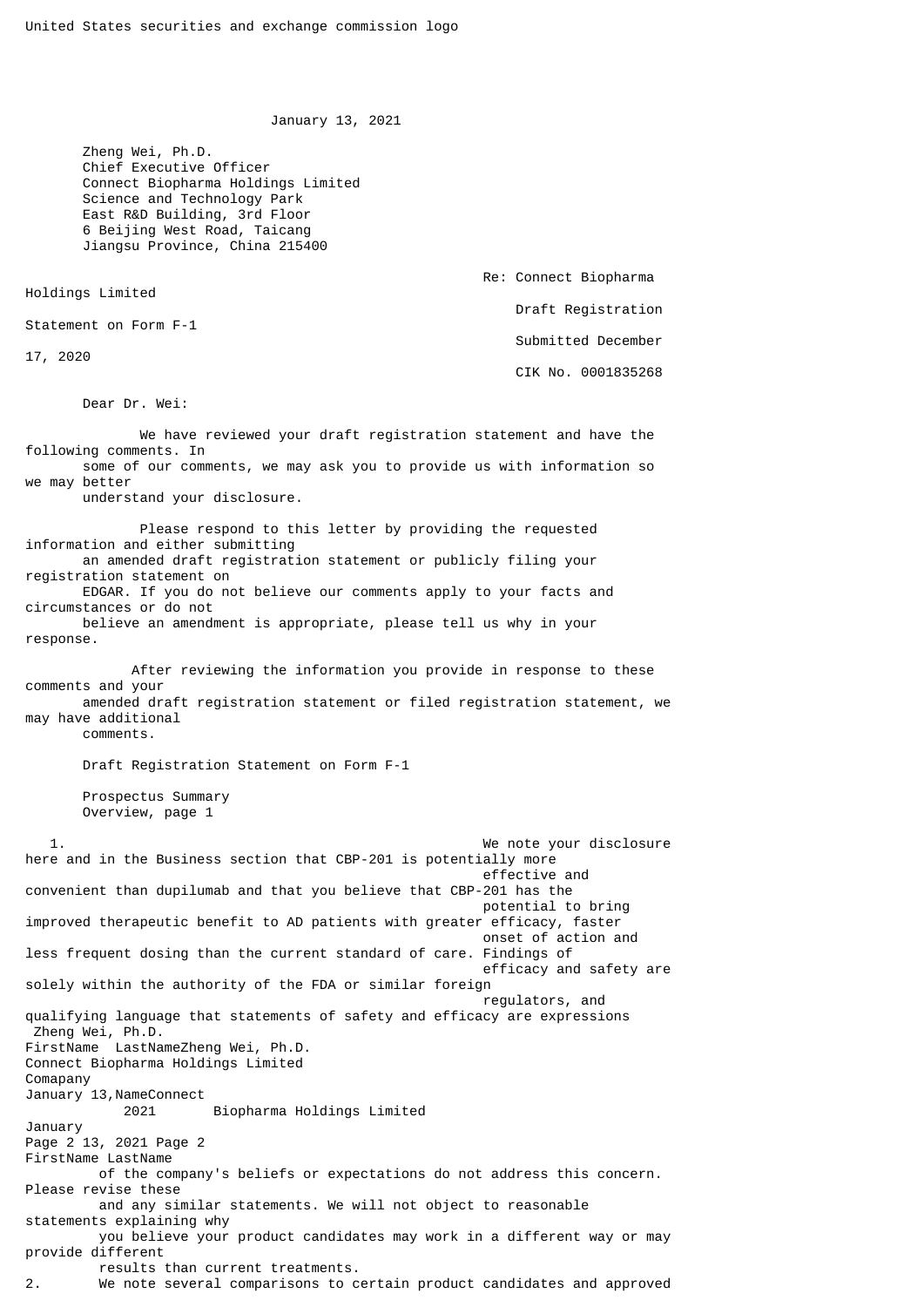therapies in the Summary and in the Business section, including Figures 12 and 14. Since it does not appear that you have conducted head-to-head trials, please revise your disclosure to clearly state this fact and disclose why you believe these comparisons are appropriate. If you provide disclosure regarding results from other trials, expand your disclosure to provide the other information regarding these trials that would help an investor make a meaningful comparison and understand the supporting trials and any limitations and qualifications associated with such trials (e.g., number of patients and whether any patients dropped out of the trial or were otherwise excluded and the reasons, patient population, dosage, how the baseline was measured in each study, the phase of the trial, serious adverse events, etc.). Please also make it clear whether you are comparing your product candidate to another product candidate or an approved therapy.<br>Please remove the references to the 2019 sales of dunilumab and Please remove the references to the 2019 sales of dupilumab and fingolimod as such disclosure is not appropriate for the Summary. 4. Please remove references to "promising" preliminary clinical responses or "favorable" preclinical results and Phase 1 results throughout the prospectus. Please also remove the references to "promising efficacy" and "improved safety profiles" on page 124 since you are discussing product candidates that have yet to receive marketing approval. Our Pipeline, page 2 5. The pipeline table should graphically demonstrate the current status of your product candidates. A textual discussion is more appropriate for the next steps or plans for your product candidates. As such, please revise your table to eliminate the color coding for "planned" trials and shorten the lines for CBP-201 in asthma and CRSwNP since you have yet to initiate the Phase 2 trial and for CBP-174 since you have yet to initiate the Phase 1 trial. We note that note 1 to the table indicates that a Phase 2 trial for CBP-307 in Crohn's Disease was terminated early due to COVID-19 related enrollment changes. Please clarify whether you will need to begin a new Phase 2 trial or whether you will be able to restart the paused trial. If you will need to begin a new Phase 2 trial, please shorten the line for this product candidate and indication accordingly. We note your disclosure on page 3 that CBP-233 is still in the discovery phase. Please explain why it is sufficiently material to your business to warrant inclusion in your pipeline table or remove it from the table. Our Strategy, page 3 Please remove the references throughout your prospectus to potential "first-in-class" or "best-in-class" product candidates as this statement implies an expectation of regulatory Zheng Wei, Ph.D. FirstName LastNameZheng Wei, Ph.D. Connect Biopharma Holdings Limited Comapany January 13, NameConnect 2021 Biopharma Holdings Limited January Page 3 13, 2021 Page 3 FirstName LastName approval and is inappropriate given the length of time and uncertainty with respect to securing marketing approval. Summary of Risk Factors, page 5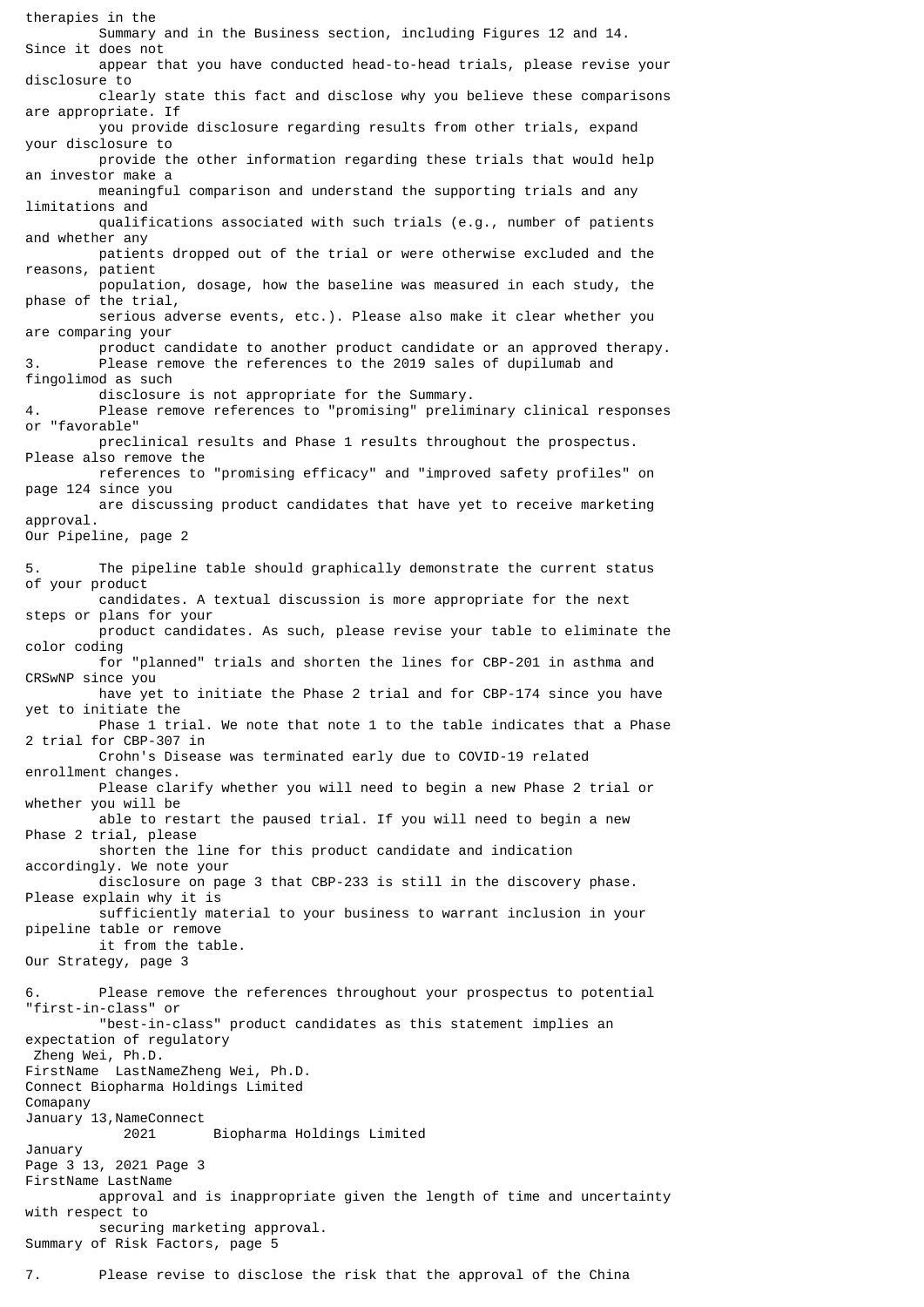Securities Regulatory Commission may be required for this offering and the potential consequences since you do not intend to seek such approval as discussed in the risk factor on page 63. Risk Factors Our business benefits from certain financial incentives..., page 69 We note your disclosure here that you have benefited from certain financial incentives in China in the past and your disclosure on page 100 that you have funded your operations primarily through equity financing and the receipt of government subsidies and tax credits in China and Australia. If this financial assistance is reimbursable, please revise to disclose the maximum amount that you would have to reimburse the Chinese and Australian governments should you fail to comply with the conditions of these financial incentives. Use of Proceeds, page 89 9. Please disclose how far you expect the proceeds from the offering to allow you to proceed in the development of each of your programs. 10. Please revise your second bullet point to clarify if proceeds from your offering will be used to further the development of CBP-233. Critical Accounting Policies and Estimates d) Ordinary Share Valuation, page 108 11. Once you have an estimated offering price or range, please explain to us how you determined the fair value of the common stock underlying your equity issuances and the reasons for any differences between the recent valuations of your common stock leading up to the initial public offering and the estimated offering price. This information will help facilitate our review of your accounting for equity issuances including stock compensation and beneficial conversion features. Please discuss with the staff how to submit your response. Our Product Candidates, page 116 12. We note your disclosure in this section regarding the results of your Phase 1a and Phase 1b trials for CBP-201 and your Phase 1 trial for CBP-207. To place the disclosed trial results in context, please clarify whether each result from these trials is statistically significant and whether you utilized a p-value that the FDA typically requests for purposes of assessing efficacy. For your CBP-201 product candidate, please also disclose any Zheng Wei, Ph.D. Connect Biopharma Holdings Limited January 13, 2021 Page 4 results from any Phase 2a trial that you conducted or revise to make clear why you are proceeding to Phase 2b from your Phase 1 trials. Intellectual Property, page 133 13. Please revise to disclose the material foreign jurisdictions where you own patents or have pending patent applications. Licensing Agreement, page 135 14. We note your disclosure on page 14 that as your product candidates progress through development and toward commercialization, you will need to make milestone payments to the licensors and other third parties from whom you have in-licensed or acquired your product candidates, including Arena. Please revise to disclose the aggregate amount of milestone payments that may be payable. Corporate Governance Practices, page 166